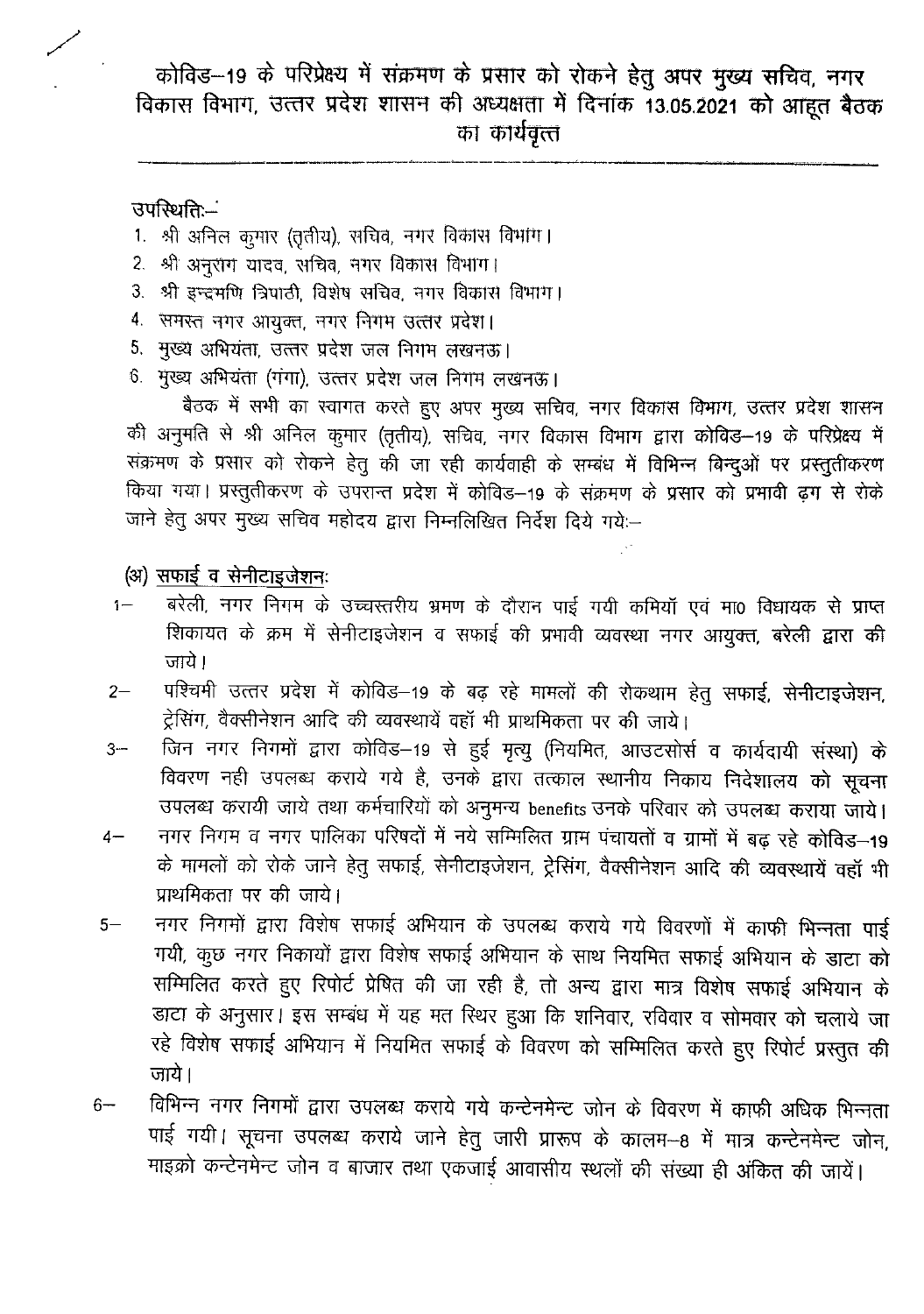समरत नगर निगमों द्वारा साँलिड वेस्ट मैनेजमेन्ट के कार्यो को बेहतर व प्रभावी ढ़ग से कार्यान्वित  $7-$ कराया जाये।

#### (ब) मोहल्ला निगरानी समितियां-

- कोविंड–19 के बढ़ रहे मामलों को रोके जाने हेतु नगर निगम में गठित मोहल्ला निगरानी समितियों  $\uparrow$ को और अधिक सक्रिय किया जाये एवं इस हेतु पृथक से एक सेल का गठन किया जाये एवं अपर नगर आयुक्तों को पृथक से इस कार्य हेतु नोडल अधिकारी के रूप में लगाया जाये।
- कोविड़–19 के परिप्रेक्ष्य में मोहल्ला निगरानी समितियों द्वारा की जा रही स्क्रीनिंग की कार्यवाही के  $2-$ विवरणों को रिकार्ड कर संरक्षित रखे जाने की व्यवस्था की जाये।
- मा0 मुख्यमंत्री जी द्वारा दवाईयों की किटों का वितरण निगरानी समिति के माध्यम से कराये जाने के  $3-$ निर्देश दिये गये है, अतः इनका अनुपालन सुनिश्चित कराया जाये।
- दवाईयों की किटों की कमी होने की स्थिति में नगर आयुक्त, सम्बंधित जिलाधिकारी व मुख्य  $4-$ चिकित्साधिकारी से सम्पर्क करते हुए समस्त सक्रमित व्यक्तियों तक किटों को पहुँचाया जाना सुनिश्चित करे।

## (स) फुन्ट लाइन वर्कर्स टीकाकरण एवं अन्य सुरक्षा उपकरणों की उपलब्धताः

- -<br>नगर निगमों द्वारा उपलब्ध कराई गयी सूचना के अनुसार प्रथम डोज व द्वितीय डोज के मध्य काफी  $1 -$ अन्तर पाये जाने के क्रम में विशेष अभियान चलाकर फर्न्ट लाइन वर्कर्स का टीकाकरण कराये जाने के निर्देश दिये गये।
- विशेषतः नगर निगम आगरा, बरेली, कानपुर, मथुरा-वृन्दावन व लखनऊ को अपने फन्ट लाइन  $2 -$ वर्कर्स का टीकाकरण और अधिक तेजी से कराते हुए 7 दिवस की अवधि में पूर्ण कराये जाने हेतु पत्र प्रेषित किये जाने के निर्देश दिये गये। चूँकि यहाँ स्थित विकट है।

#### (द) अन्त्येष्टि स्थलः

- समस्त नगर आयुक्तों को जिलाधिकारियों से समन्वय स्थापित करते हुए हरित शवदाह गृह  $1 -$ (ग्रीन पायर्स) का निर्माण कराये जाने के निर्देश दिये गये। लखनऊ व वाराणसी के पैटर्न पर मिलियन प्लस सिटी के न्यूनतम 02 तथा अन्य में न्यूनतम 01 हरित शवदाह गृह का निर्माण कराया जाये।
- अन्त्येष्टि के फलस्वरूप प्रदूषण को कम करने एवं लकड़ी की बचत किये जाने हेतु 10 लाख से  $2-$ अधिक आबादी वाले नगर निगमों में केन्द्रीय वित्त आयोग निधि से प्राप्त होने वाली धनराशि से हरित शवदाह गृह का निर्माण कराये जाने हेतु शासन द्वारा पत्र जारी किया जाये।
- लखनऊ व बनारस द्वारा हरित शवदाह गृह के कराये जा रहे कार्यो के प्रस्ताव के अनुसार समस्त  $3-$ -<br>नगर निगमों द्वारा आगामी 2 माह की अवधि में इनका नियमानुसार निर्माण कराया जाये।
- अन्त्येष्टि स्थलों पर कोविड-19 से ग्रस्त तथा अन्य शवों की समस्त व्यवस्थायें सुनिश्चित की जाये।  $4-$ कोविड–19 का व्यय निगम द्वारा किया जाये।

(य) पेयजल व्यवस्थाः

नगर निगमों द्वारा उपलब्ध करायी गयी रिपोर्ट के अनुसार मांग व आपूर्ति की मात्रा में अन्तर पाया  $1 -$ गया, जिसके दृष्टिगत निर्देशित किया गया कि नगर निगमों द्वारा मांग व पूर्ति के गैप को कम करने के प्रयास प्राथमिकता पर किये जाये।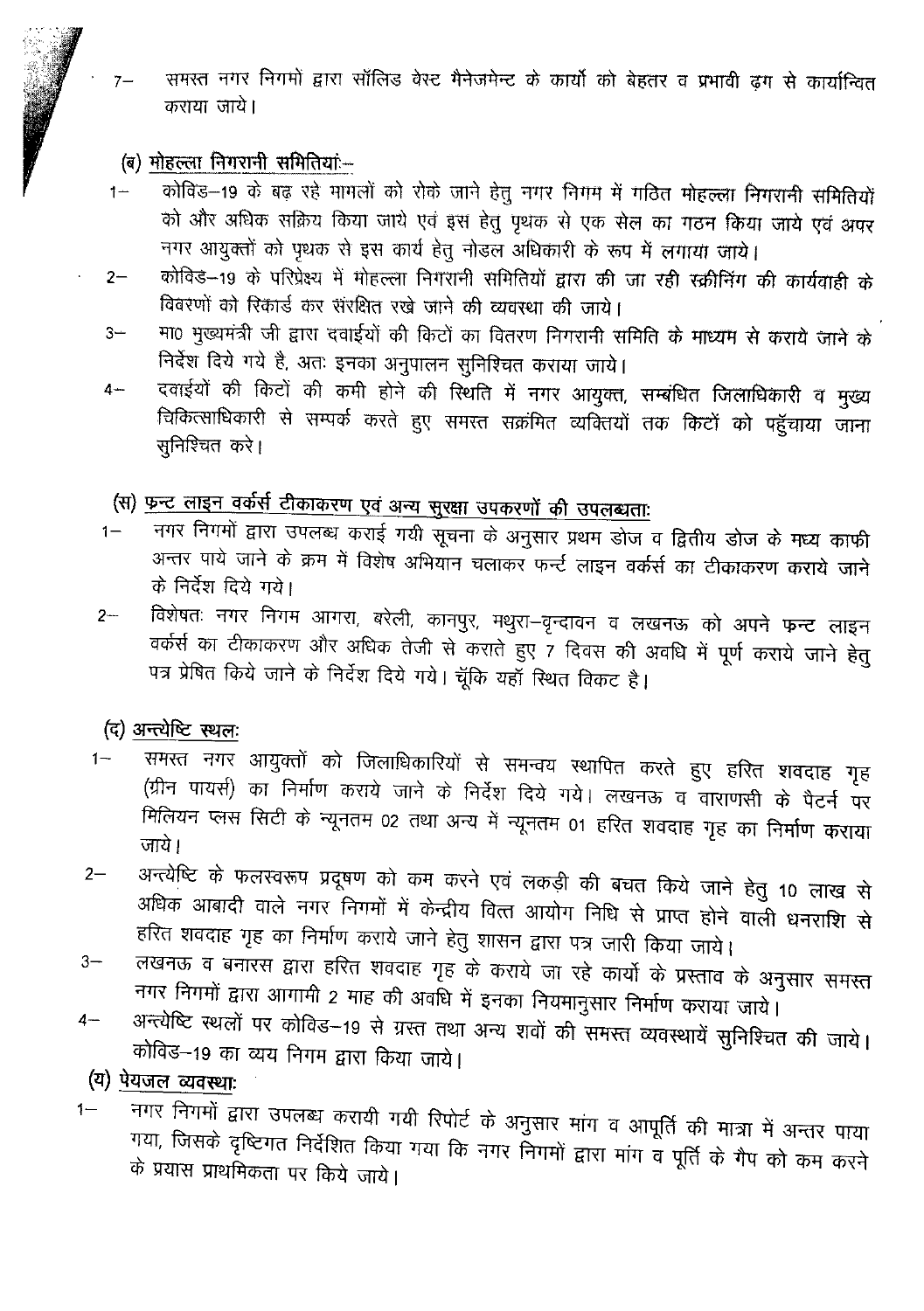- नगर निगम सीमा में सम्मिलित नये ग्रामों ⁄क्षेत्रों में भी पेयजल की समुचित आपूर्ति हेतु विस्तृत परीक्षण कराया जाये।
	- रिपेयर योग्य समरत हैण्डपम्पों व नंतकूपों को तत्काल समरत नगर निगमों द्वारा एक सप्ताह की अवधि में रिपेयर कराया जाये।
- रिबोर योग्य हेण्डपग्पों व नलकूपों को रिबोर किये जाने का कार्य उ०प्र० जल निगम को धनराशि  $4-$ उपलब्ध कराते हुए प्राथमिकता पर कराया जाये।
- बनारस नगर निगम को जिला योजना से धनराशि न प्राप्त होने की स्थिति में अन्य स्रोत से  $5-$ हैण्डपग्पों व नलकूपों को क्रियाशील कराया जाये।
- अमृत योजना के अन्तर्गत जलापूर्ति के कार्यों को प्राथमिकता पर पूर्ण किया जाये।  $6 -$

#### $(\nabla)$  नाला सफाई:

- नगर निगमों द्वारा नाला सफाई के कार्यों की मॉनीटरिंग हेतु एक सीनियर आफिसर को नियुक्त  $1 -$ किया जाये एवं नाला सफाई के दौरान के रंज.स्वदह सहित फोटोग्राफी व वीडियोग्राफी कराते हुए डिजीटल डायरी तैयार करायी जाये।
- नाला सफाई के दौरान निकलनें वाली सिल्ट का उठान उसी दिन सुनिश्चित किया जाये।  $2 -$
- सम्भावित वर्षाकाल से पूर्व उत्तर प्रदेश जल निगम द्वारा सीवर लाइनों की सफाई व मैनहोलों को  $3-$ ढ़कने की कार्यवाही पूर्ण कर ली जाये।
- अमृत योजना के अन्तर्गत सीवर के कार्यो को प्राथमिकता पर पूर्ण कराये जाने की कार्यवाही की  $4-$ जाये।

## (ल) अन्य महत्वपूर्ण बिन्दुः

- -<br>स्मार्ट सिटी योजना के अन्तर्गत स्वीकृत कार्यों के कार्यान्वयन में प्रगति लाते हुए प्राथमिकता के  $1 -$ आधार पर इनका कार्यान्वयन कराया जाये।
- अमृत योजना के अन्तर्गत नगर निगम अंश की धनराशि निदेशालय को उपलब्ध कराये जाने हेतु  $2 -$ जारी शासनादेशों के क्रम में समस्त नगर निगमों द्वारा कार्यवाही प्राथमिकता पर सुनिश्चित करायी जाये।
- सम्बंधित नगर निगम द्वारा कोविड–19 से मृत नियमित कर्मचारियों को पेंशन व ग्रेजुयटी तत्काल  $3-$ अपने स्तर से जारी की जाये।
- निगमों के वरिष्ठ अधिकारी फील्ड में मारक/शील्ड/ग्लब्स पहन कर भ्रमण करें एवं समस्त  $4-$ व्यवस्थाओं को सुनिश्चित करें।

बैठक सधन्यवाद समाप्त हुई।

(डा0 इन्द्रमणि त्रिपाठी) विशेष सचिव,  $\left( \vec{P} \cdot \vec{S} \cdot \vec{\boldsymbol{\lambda}} \right)$ 

नगर विकास विभाग।